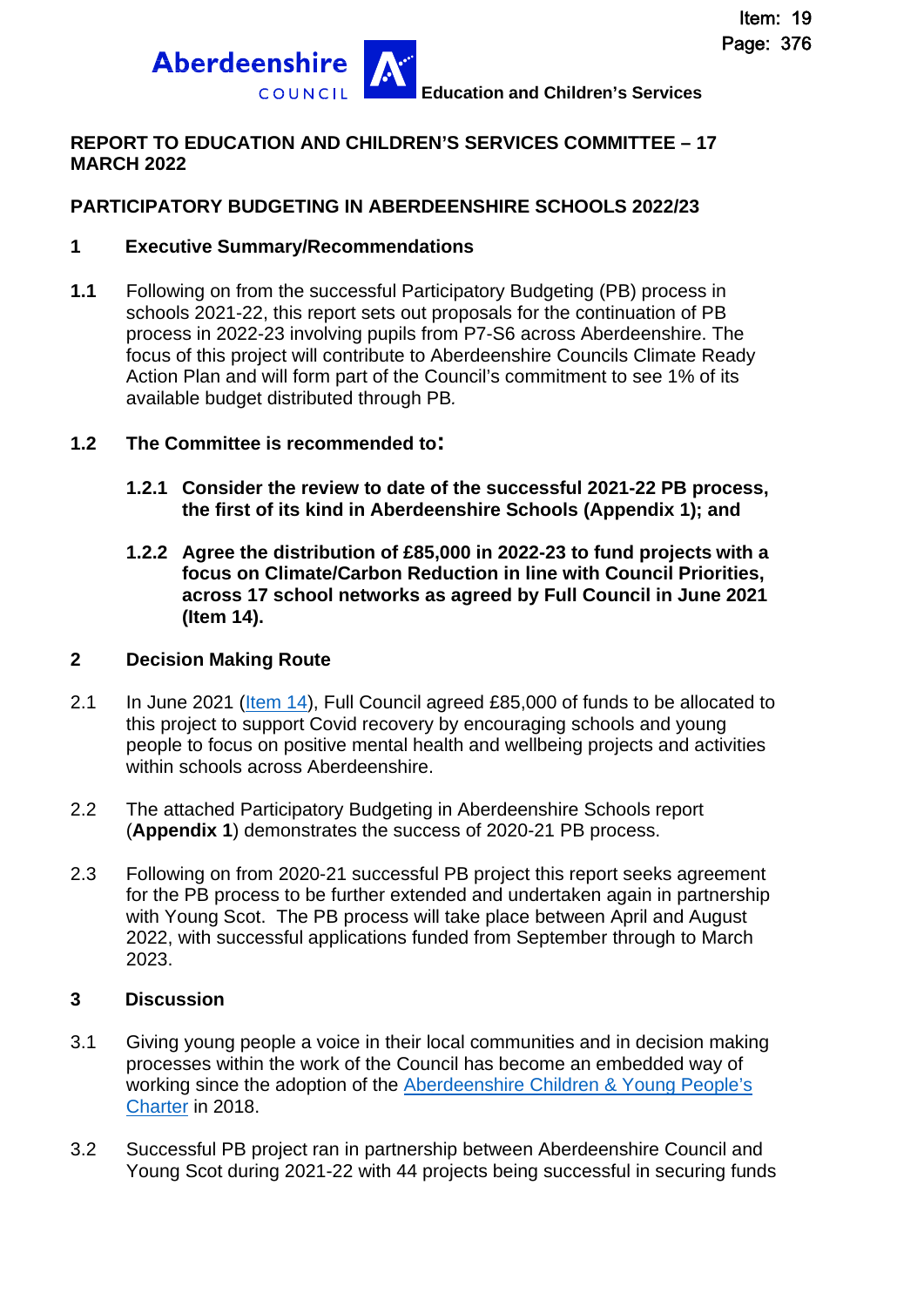to run activities that promoted positive mental health and wellbeing in young people. £63,840 was allocated to these projects. 16 School Networks positively engaged in the process with a total of 37 schools directly benefiting.

- 3.3 Aberdeenshire Schools PB project is a process that empowers young people to make decisions about where a proportion of council budget spend is allocated within a topic that they are committed to.
- 3.4 Climate Change and Carbon Reduction are very much on young people's agenda. COP26 has created an increased dialogue with young people across Scotland and their issues and concerns have been highlighted as a result. Aberdeenshire has 10 Local COP26 Champions who currently attend Aberdeenshire Schools.
- 3.5 A survey by [Ipsos Mori \(2020\)](https://www.ipsos.com/ipsos-mori/en-uk/84-percent-scots-are-concerned-about-climate-change) shows that 84% of the Scottish public are concerned about climate change and that concern is highest among young people - 96% of those aged 16-24 are concerned (Youthlink Scotland).

#### **4 Council Priorities, Implications and Risk**

- 4.1 This report helps deliver the Strategic Priorities 'Education' and 'Health & Wellbeing' within the Pillar 'Our People' and 'Resilient Communities' within the Pillar 'Our Environment'
- 4.2 This report helps deliver against Aberdeenshire Children's Services Plan-Children and Young People's Mental Health and Wellbeing. This report helps deliver on [Climate Ready Aberdeenshire](https://www.aberdeenshire.gov.uk/environment/green-living/climate-ready-aberdeenshire/) priorities - Increase the understanding and awareness of climate change risks and opportunities within Aberdeenshire.
- 4.3 The table below shows whether risks and implications apply if the recommendations are agreed.

| <b>Subject</b>                             | <b>Yes</b> | <b>No</b> | N/A |
|--------------------------------------------|------------|-----------|-----|
| Financial                                  |            | Х         |     |
| <b>Staffing</b>                            |            |           |     |
| <b>Equalities and Fairer Duty Scotland</b> |            |           |     |
| Children and Young People's Rights and     | X          |           |     |
| Wellbeing                                  |            |           |     |
| <b>Climate Change and Sustainability</b>   |            |           |     |
| <b>Health and Wellbeing</b>                |            |           |     |
| <b>Town Centre First</b>                   |            |           |     |

4.4 An integrated impact assessment has been carried out as part of the development of the proposals set out above. It is included as **Appendix 2** and there is a positive impact as follows: Young people are able to express their views, influence budget decisions and shape activities and opportunities around climate and carbon reduction.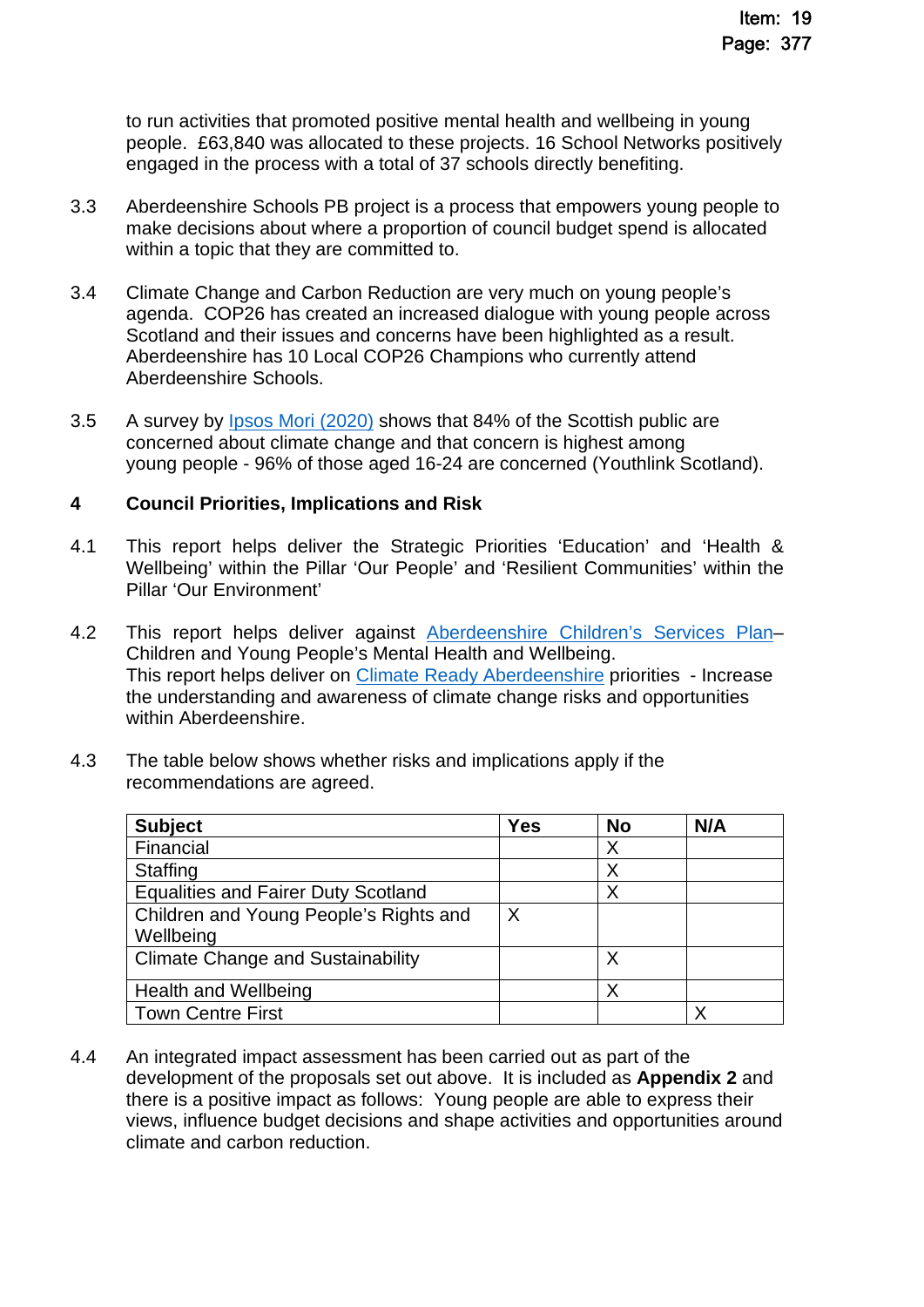4.5 The screening section as part of Stage One of the Integrated Impact Assessment process has identified the requirement for an impact assessment on Children's Rights and Wellbeing. This IIA evidences no negative impacts identified.

#### **5 Scheme of Governance**

- 5.1 The Head of Finance and Monitoring Officer within Business Services have been consulted in the preparation of this report and their comments are incorporated within the report and are satisfied that the report complies with the [Scheme of Governance](https://www.aberdeenshire.gov.uk/council-and-democracy/scheme-of-governance/) and relevant legislation.
- 5.2 The Committee is able to consider and take a decision on this item in terms of Section E.3.6 of the [List of Committee Powers in Part 2A](http://publications.aberdeenshire.gov.uk/dataset/c8044f6f-e327-499f-bbc7-94ae9d699559/resource/8d829bb9-95e7-4c83-bc0b-63b76bcba159/download/list-of-committee-powers.pdf) of the Scheme of Governance as it relates to the functions of the Council under the Children and Young Persons (Scotland) Act 1937.

#### **Laurence Findlay Director of Education & Children's Services**

Report prepared by Nicola Kenyon, Community Learning & Development Team Leader (Working with Young People) Date 21 February 2022

### **List of Appendices:**

Appendix 1 – Participatory Budgeting in Aberdeenshire Schools Appendix 2 – Integrated Impact Assessment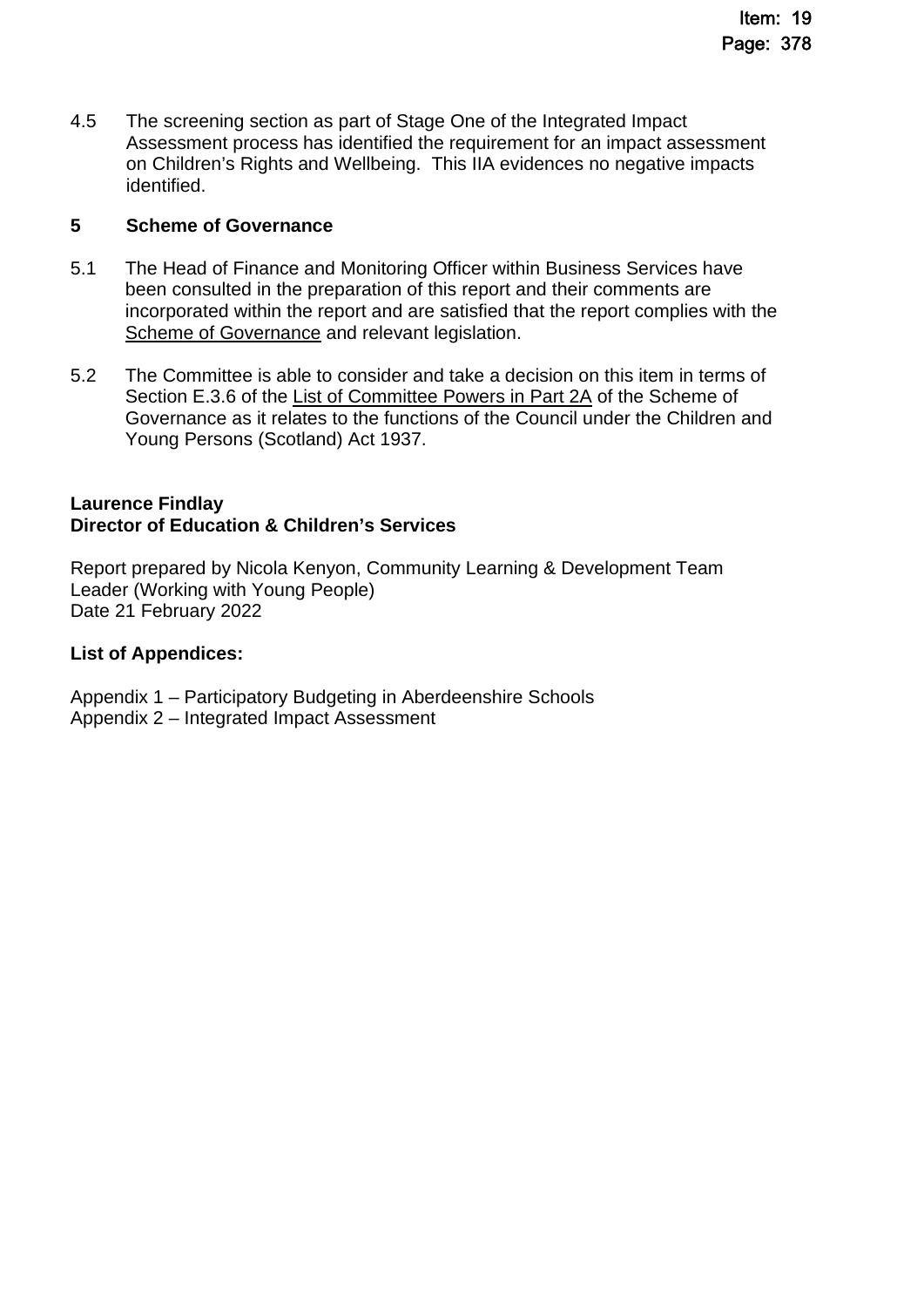### **Appendix 1**

### Participatory Budgeting in Aberdeenshire Schools

### We Decide… Children and Young People Voting for Change

In June 2021 it was agreed by Full Council that £85,000 would be made available for schools to support covid recovery with a focus on projects that promoted positive mental health and wellbeing of young people.

It was agreed that a participatory budgeting approach process would to be run in schools in partnership with Young Scot, with Community Learning & Development (CLD) leading on behalf of Aberdeenshire Council.

Participatory budgeting (PB) is a democratic process in which citizens decide directly how to spend part of a public budget.

### Process:

Process for application, shortlisting of applications for public vote, voting process and allocation of funds were agreed with timescales to these being set and circulated to all schools.

CLD and Young Scot facilitated 2 sessions for Academy and Primary School Head Teachers to familiarise them with the PB process and the online Young Scot PB tool that would be used to facilitate the vote.

Schools were encouraged to support young people, classes, teachers, and local groups to come up with exciting project ideas and apply for funding. Schools then went through an exercise with young people to shortlist the applications each school received, with Primary Schools then putting forward a maximum of one application each and Secondary Schools putting forward a maximum of 2 applications for the public vote.

The chosen applications from schools were then uploaded to the Young Scot PB tool and schools encouraged pupils to vote for their favourite projects. Some schools chose to dedicate part of the school day to allow pupils to cast their vote.

The vote was open to all young people in Primary 7 and Secondary schools across Aberdeenshire. The vast majority of young people in Aberdeenshire are issued with a Young Scot card when they move up to the Academy so had the means to cast their vote. For young people in Primary Schools and for those in Academies who may have lost or misplaced their Young Scot cards temporary numbers were issued. Aberdeenshire Council staff handled the issuing of temporary numbers with a robust process to ensure that young people were not issued with more than one number.

### Results:

2 rounds of this process were facilitated:

Round 1: 1st October 2021 until 13th October 2021.

Round 2: 29 November 2021 until 9 December 2021.

44 projects in total were funded from 16 school cluster areas.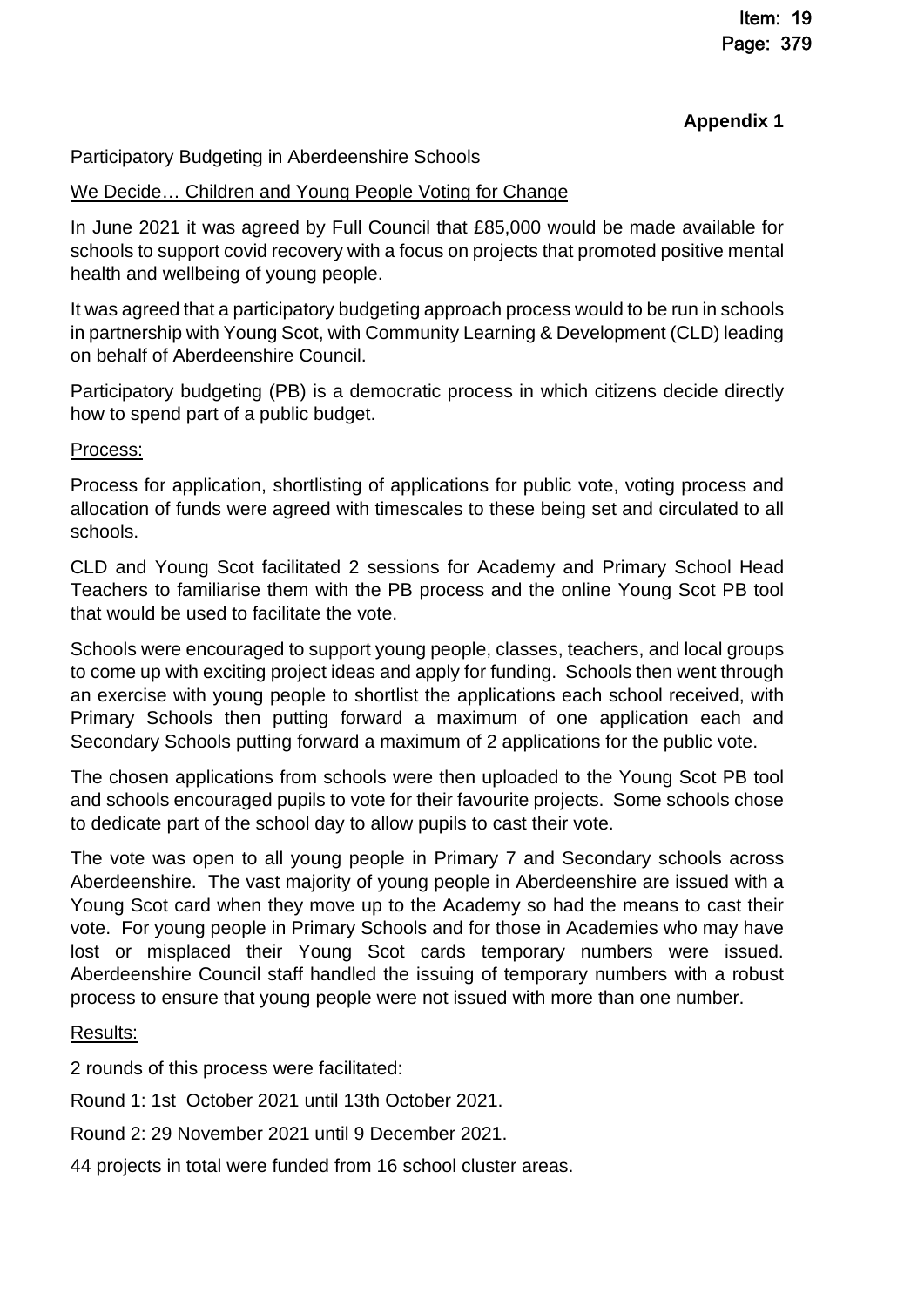1789 voting young people over the two rounds.

£63,839.67 in total has been allocated.

| <b>Name of Application</b>                                        | <b>Awarded</b> |
|-------------------------------------------------------------------|----------------|
| Aboyne Academy - Make Lunchtimes Better                           | 1,200          |
| Aboyne Academy - Re-decorating the pond                           | 500            |
| Kincardine O Neil P7s                                             | 1,500          |
| Lumphanan School                                                  | 1,000          |
| <b>Finzean Primary School</b>                                     | 500            |
| Alford Academy Student Council                                    | 1,000          |
| Alford Academy Improving Outdoor Spaces                           | 1,598          |
| Banchory Academy Support for Learning Garden                      | 1,900          |
| Drumoak Primary School Outdoor Spaces                             | 1,500          |
| <b>Crathes Primary School Prefects</b>                            | 1,350          |
| <b>Banff Primary School</b>                                       | 1,400          |
| <b>Whitehills School Nurture Room</b>                             | 1,200          |
| Banff Academy Grow - Our Health & Well-being Space                | 2,000          |
| Fordyce Primary School Free Play Forest School                    | 400            |
| <b>Westfield School Community Resource Hub</b>                    | 2,000          |
| <b>Gordon Primary Schools</b>                                     | 1,650          |
| The Gordon Schools - ASDitude                                     | 1,500          |
| The Gordon Schools - TGS Wellbeing Ambassadors and Peer Educators | 500            |
| Drumblade Primary School                                          | 1,068.54       |
| <b>Strathburn Primary Nature Project</b>                          | 500            |
| Hatton of Fintry School HAPPY HEALTHY ME                          | 2,000          |
| Keithhall Primary School Keithhall Eco Warriors                   | 1,000          |
| <b>Aleshousewells Primary</b>                                     | 2,000          |
| Kemnay Academy                                                    | 1,500          |
| <b>Kintore Primary</b>                                            | 1,500          |
| Mearns Academy Outdoor Sensory Space                              | 1,961.13       |
| Mearns Academy M-Power - Mearns Empowered Project                 | 2,000          |
| Daviot Primary - Cluster Project                                  | 3,000          |
| Mintlaw Academy                                                   | 2,000          |
| <b>Pitfour Primary School</b>                                     | 2,000          |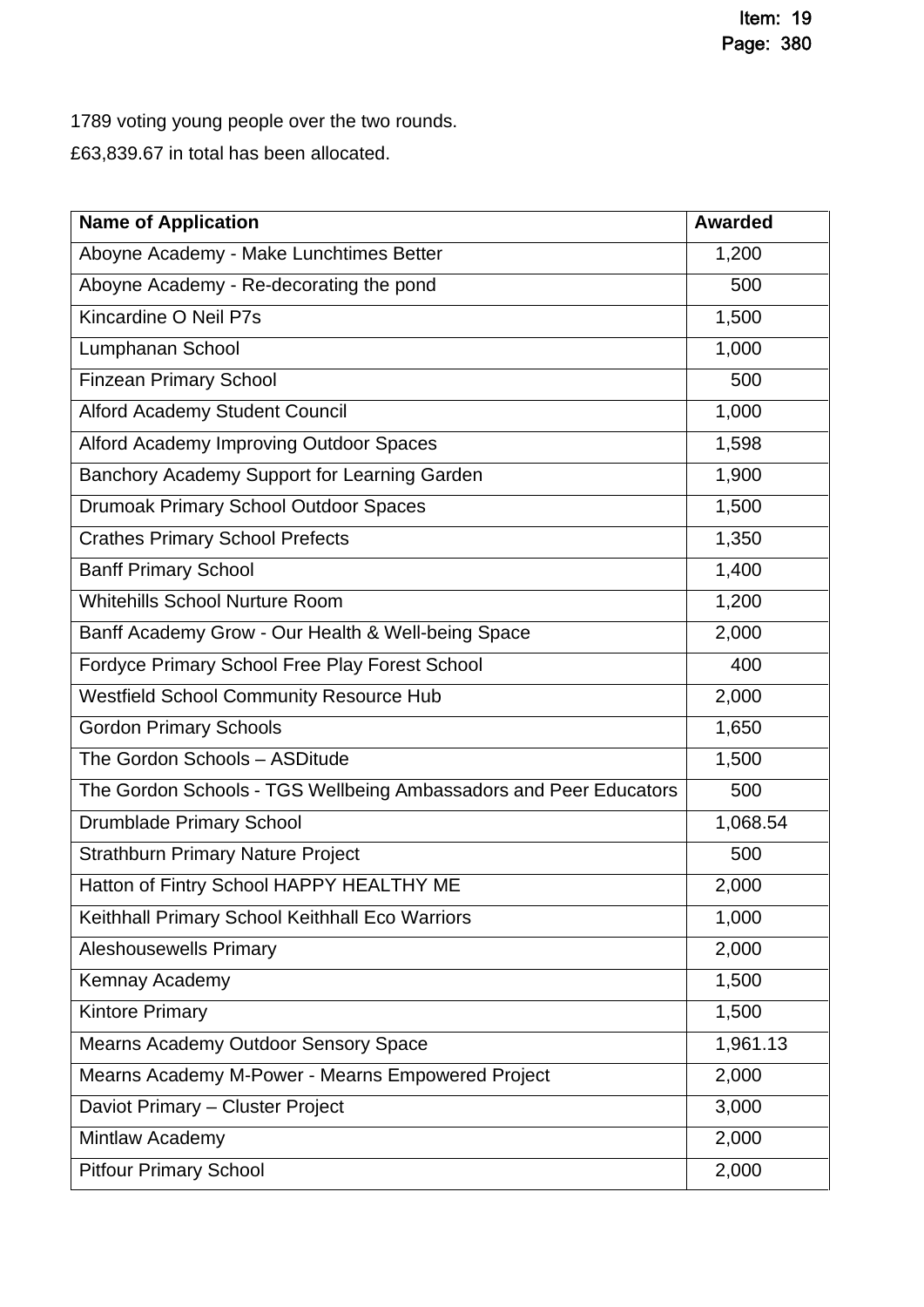| Peterhead Academy Outdoor Spaces             | 2,000       |
|----------------------------------------------|-------------|
| Peterhead Academy PE Extra Curricular        | 1,900       |
| Portlethen Academy - Indoor Wellbeing Garden | 2,000       |
| <b>Fishermoss Primary School</b>             | 1,912       |
| <b>Portlethen Primary School</b>             | 1,100       |
| Mill o Forest Primary School                 | 1,700       |
| Mackie Academy - Mackies Nurtures Wellbeing  | 1,700       |
| <b>Arduthie Primary School</b>               | 1,700       |
| Glenbervie School Garden Revival             | 1,200       |
| <b>Turriff Academy</b>                       | 2,000       |
| <b>Fyvie Primary School Help Hub</b>         | 1,000       |
| <b>Auchterless Primary School</b>            | 1,300       |
| <b>Fyvie Primary School Library</b>          | 700         |
| <b>Westhill Academy Library</b>              | 400         |
| <b>Total allocated</b>                       | £ 63,839.67 |

Reflections:

- Outcomes from this project so far represent a great achievement from young people and the staff of Aberdeenshire, particularly during the time of the global COVID-19 pandemic.
- A very positive and successful project that is currently still delivering a wide range of exciting, innovative and creative projects which support positive mental health and wellbeing in young people.
- Project was well received by schools.
- All projects put forward for vote showed commitment and desire to respond to local needs.
- Schools did very well in engaging young people in the PB process, this would be further built on by continuation of the project.
- Feedback from schools has been very positive.
- Timescales were tight from beginning to end, application and voting timescales were challenging as was the timescale for promoting the project within schools and encouraging applications – beginning the process earlier would increase engagement.
- A more in depth participatory budgeting session with Head Teachers and School Staff would be beneficial to the process.
- Partnership working with Young Scot has worked very well and has demonstrated how PB system can be used within this project but also for other projects school may wish to facilitate using this approach.
- Projects will complete an evaluation form at the end of the funding period which will further evidence impact of the fund in local areas.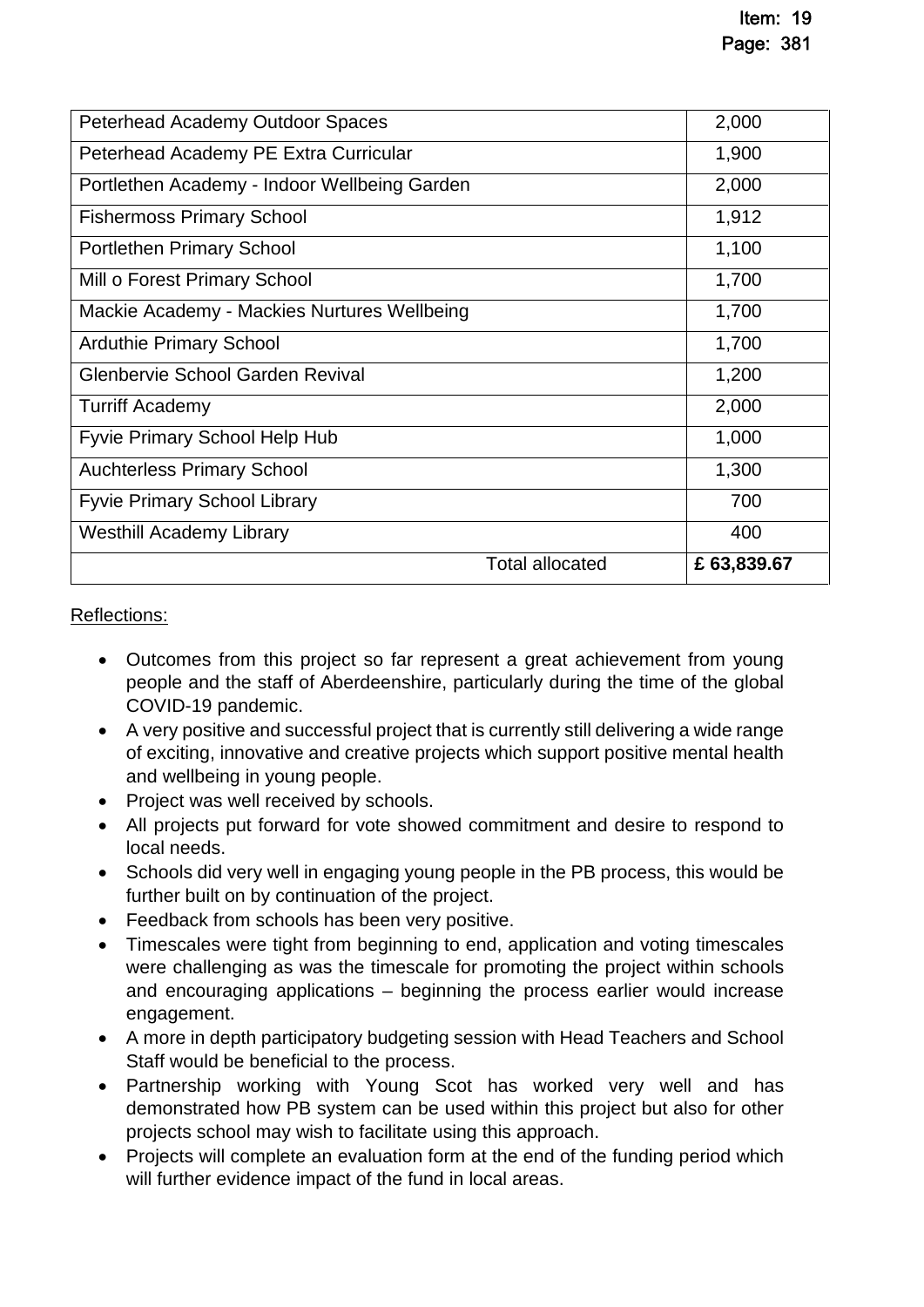# Aberdeenshire Council .

## Integrated Impact Assessment.

## Participatory Budgeting in Aberdeenshire Schools.

| Assessment ID                 | IIA-000498                                |
|-------------------------------|-------------------------------------------|
| <b>Lead Author</b>            | Nicola Kenyon                             |
| <b>Additional Authors</b>     | <b>Avril Nicol</b>                        |
| <b>Service Reviewers</b>      | Philip Boath, Avril Nicol, Susan Mcgregor |
| <b>Subject Matter Experts</b> | <b>Christine McLennan</b>                 |
| Approved By                   | <b>Avril Nicol</b>                        |
| Approved On                   | Tuesday February 22, 2022                 |
| <b>Publication Date</b>       | Tuesday February 22, 2022                 |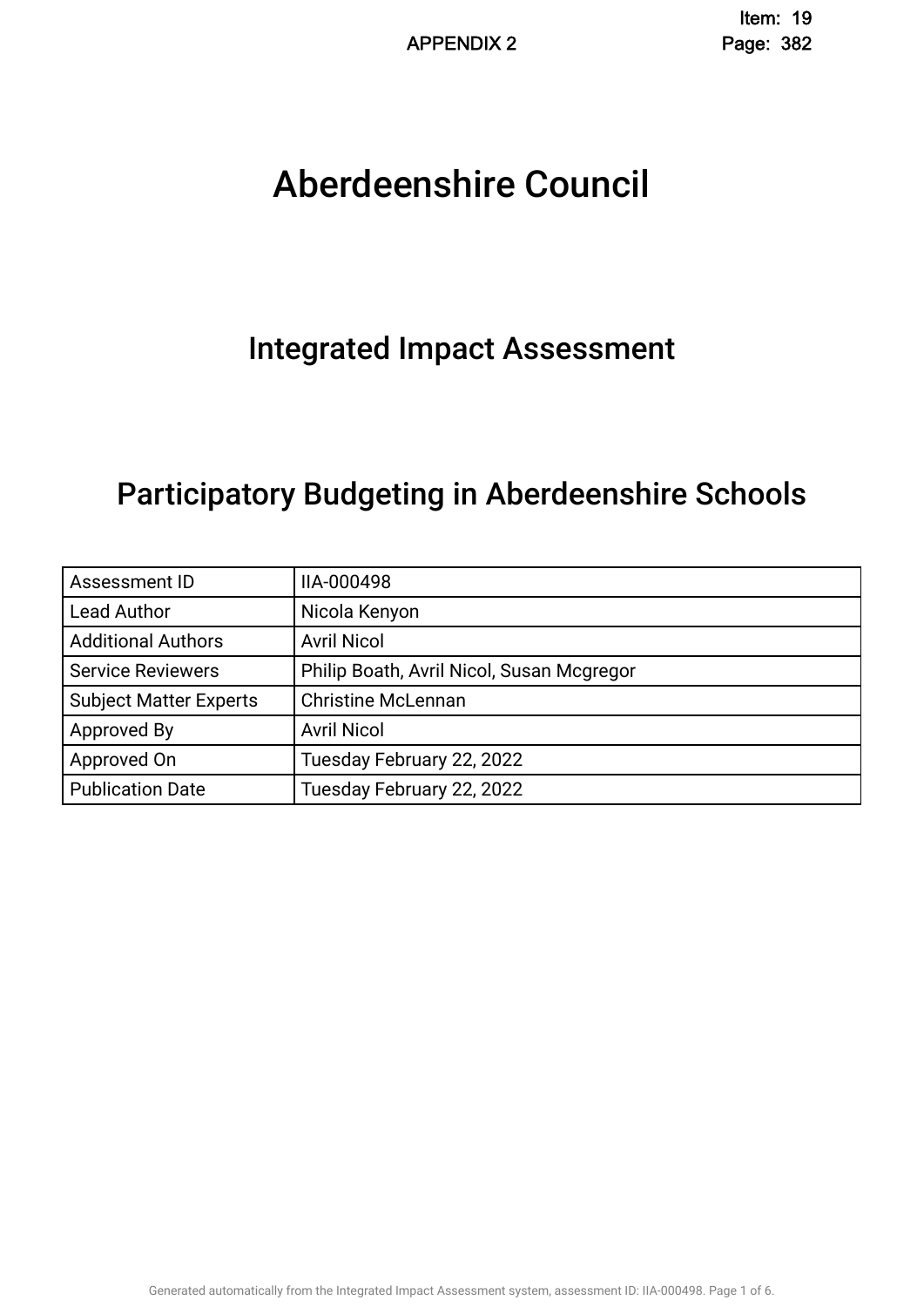## 1. Overview

This document has been generated from information entered into the Integrated Impact Assessment system.

Continue and extend the Participatory Budgeting process within schools.

During screening 2 of 10 questions indicated that detailed assessments were required, the screening questions and their answers are listed in the next section. This led to 1 out of 5 detailed impact assessments being completed. The assessments required are:

• Childrens' Rights and Wellbeing

In total there are 5 positive impacts as part of this activity. There are 0 negative impacts, all impacts have been mitigated.

A detailed action plan with 1 points has been provided.

This assessment has been approved by avril.nicol@aberdeenshire.gov.uk.

The remainder of this document sets out the details of all completed impact assessments.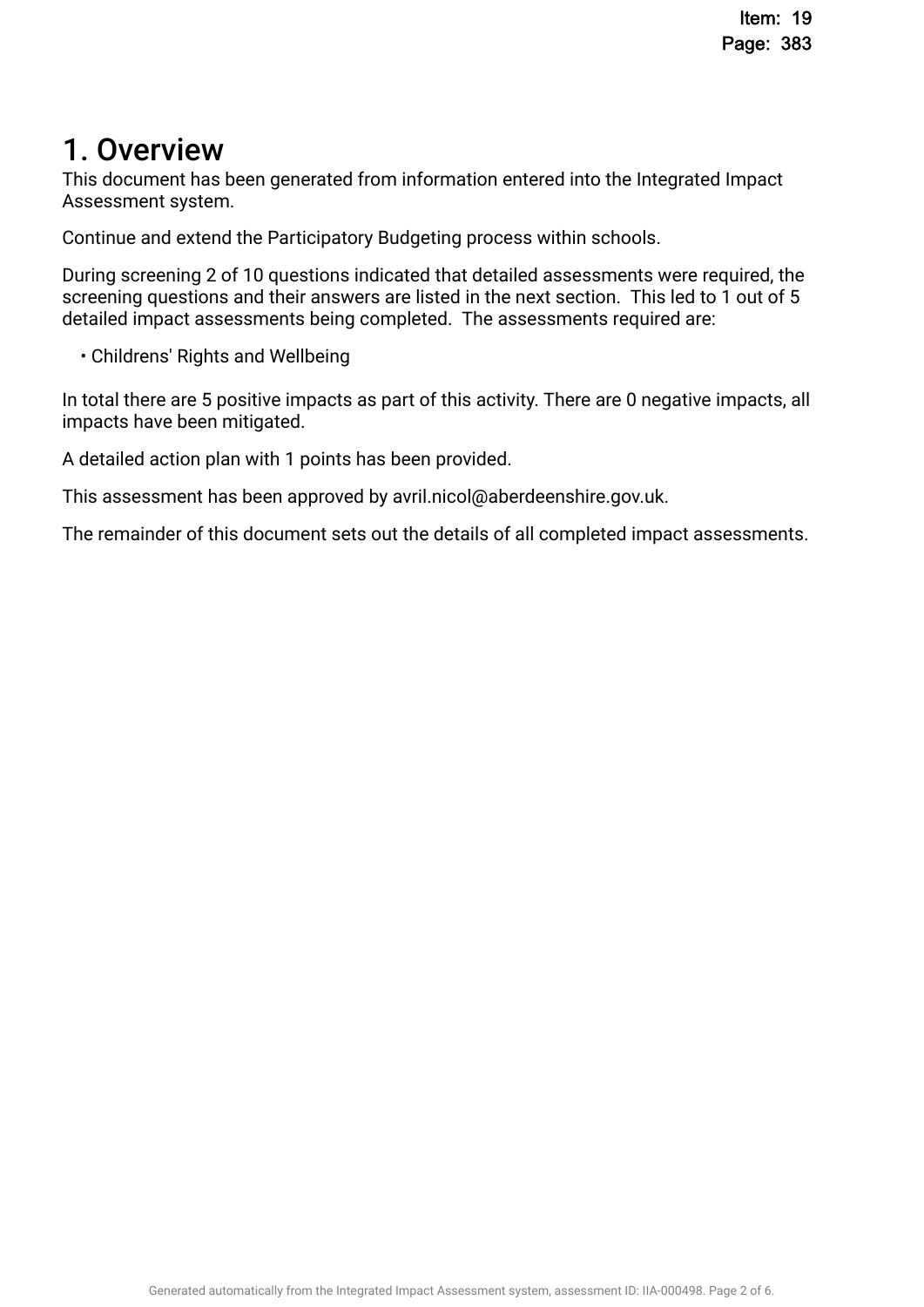## 2. Screening

| No  |
|-----|
| No  |
| No  |
| No  |
| No  |
| No  |
| No  |
| No  |
| Yes |
| Yes |
|     |

## 3. Impact Assessments

| Children's Rights and Wellbeing            | No Negative Impacts Identified |
|--------------------------------------------|--------------------------------|
| <b>Climate Change and Sustainability</b>   | Not Required                   |
| <b>Equalities and Fairer Scotland Duty</b> | <b>Not Required</b>            |
| <b>Health Inequalities</b>                 | <b>Not Required</b>            |
| <b>Town Centre's First</b>                 | <b>Not Required</b>            |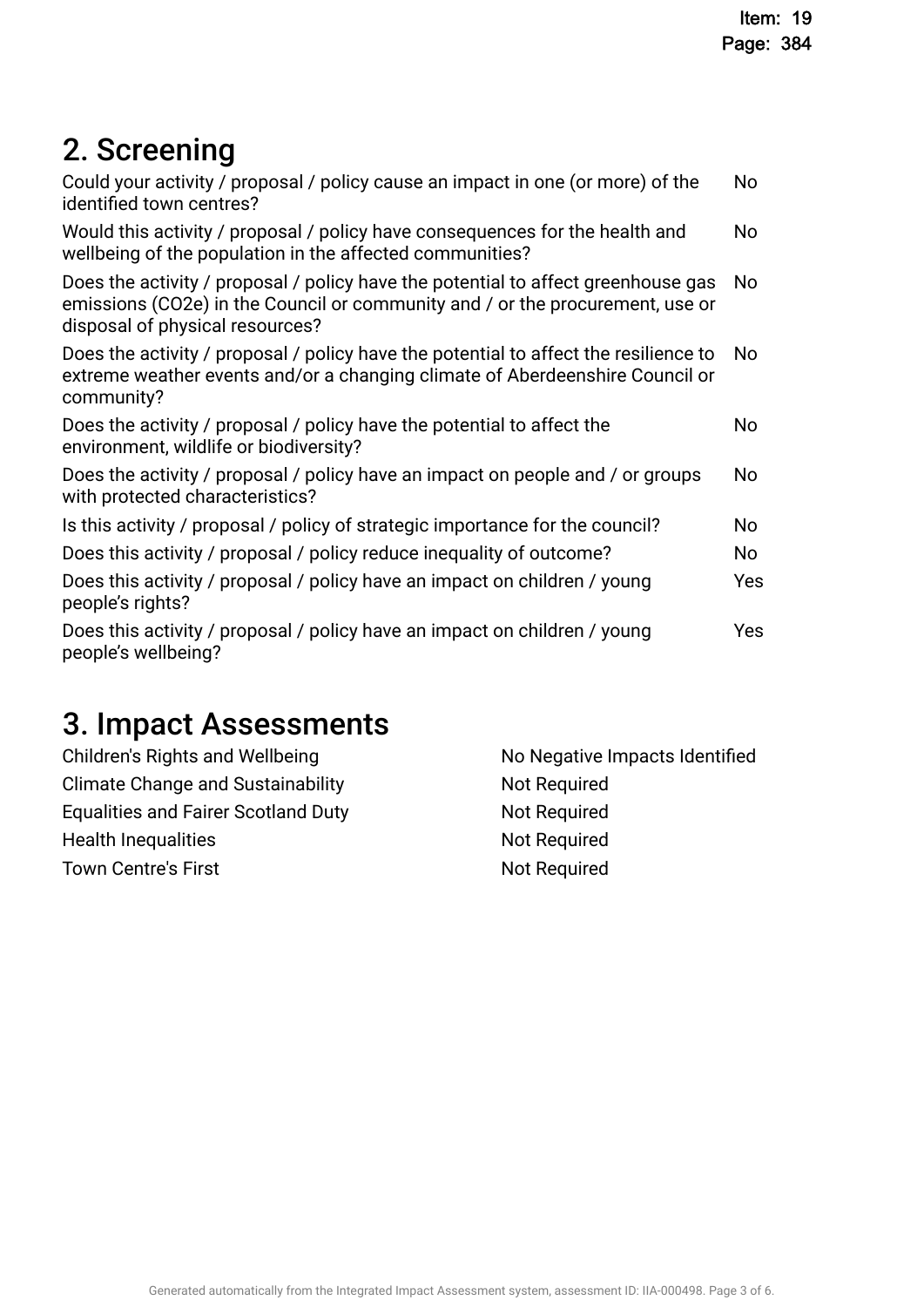## 4. Childrens' Rights and Wellbeing Impact Assessment

### 4.1. Wellbeing Indicators

| Indicator       | <b>Positive</b> | <b>Neutral</b> | <b>Negative</b> | <b>Unknown</b> |
|-----------------|-----------------|----------------|-----------------|----------------|
| <b>Safe</b>     |                 | Yes            |                 |                |
| <b>Healthy</b>  | Yes             |                |                 |                |
| Achieving       |                 | Yes            |                 |                |
| <b>Nurtured</b> |                 | Yes            |                 |                |
| <b>Active</b>   |                 | Yes            |                 |                |
| Respected       | Yes             |                |                 |                |
| Responsible     | Yes             |                |                 |                |
| Included        | Yes             |                |                 |                |

### 4.2. Rights Indicators

| UNCRC Indicators  | Article 12 - Respect for the views of the child                |
|-------------------|----------------------------------------------------------------|
|                   | upheld by this activity /   Article 13 - Freedom of expression |
| proposal / policy |                                                                |

### 4.3. Positive Impacts.

| <b>Impact Area</b> | Impact                                                                                                                                                                                                  |
|--------------------|---------------------------------------------------------------------------------------------------------------------------------------------------------------------------------------------------------|
| <b>Healthy</b>     | Young people feel included in decision making and shaping what<br>is needed in their local community school area. Young people<br>increase their confidence and self esteem.                            |
| <b>Included</b>    | Young people are included in decision making processes and<br>feel part of the wider school community. Young people feel<br>listened to and valued.                                                     |
| Responsible        | Young people take responsibility for their actions and understand<br>how their decisions affect others                                                                                                  |
| Respected          | Young peoples views are heard and acted upon. Young people<br>shape services and supports appropriate for them                                                                                          |
| Respected          | Young people are respected and as such increase their<br>confidence and self esteem. Young people feel they can make a<br>difference in their communities and their opinions are heard and<br>acted on. |

### 4.4. Evidence

| <b>Type</b>       | <b>Source</b>                 | It says?                                                                                                                                          | It Means?                                             |
|-------------------|-------------------------------|---------------------------------------------------------------------------------------------------------------------------------------------------|-------------------------------------------------------|
| Other<br>Evidence | <b>Young Peoples</b><br>views | Young People have an<br>interest and are invested in<br>$\vert$ making changes in daily lives $\vert$ climate action<br>to improve climate change | Young people want to be<br>involved and active within |

## 4.5. Accounting for the Views of Children and Young People

Generated automatically from the Integrated Impact Assessment system, assessment ID: IIA-000498. Page 4 of 6.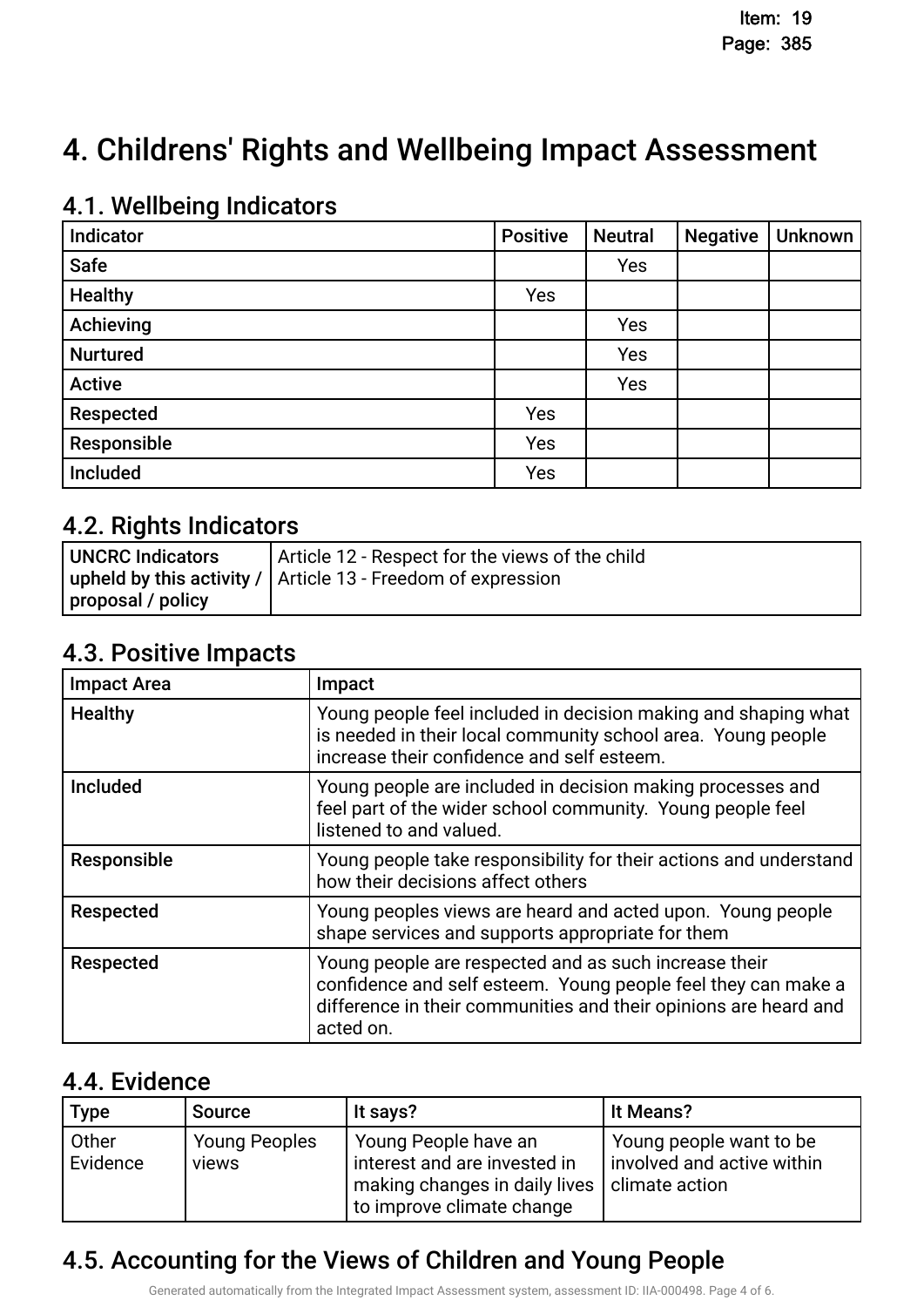Participatory Budgeting process was run in schools in 2021-22 and proved very successful. Young people actively and enthusiastically engaged in the process. COP26 and Aberdeenshire Climate Futures Group has increased young peoples activity locally around climate issues.

### 4.6. Promoting the Wellbeing of Children and Young People.

The effects of climate change can have negative impact on young peoples mental health and wellbeing - planning for positive educational activity around this issue helps to reduce climate anxiety. Young people expressing their views and these views being heard and acted upon increases young peoples mental health and wellbeing.

### 4.7. Upholding Children and Young People's Rights.

Young people vote on their preferred projects, enabling them to give their opinion on what matters to them most, infuencing budgets and shaping support, activity and opportunities within their schools

### 4.8. Overall Outcome.

No Negative Impacts Identifed.

All impacts are described as positive for young people' development, involvement in their school community and take part in a wider school process.s